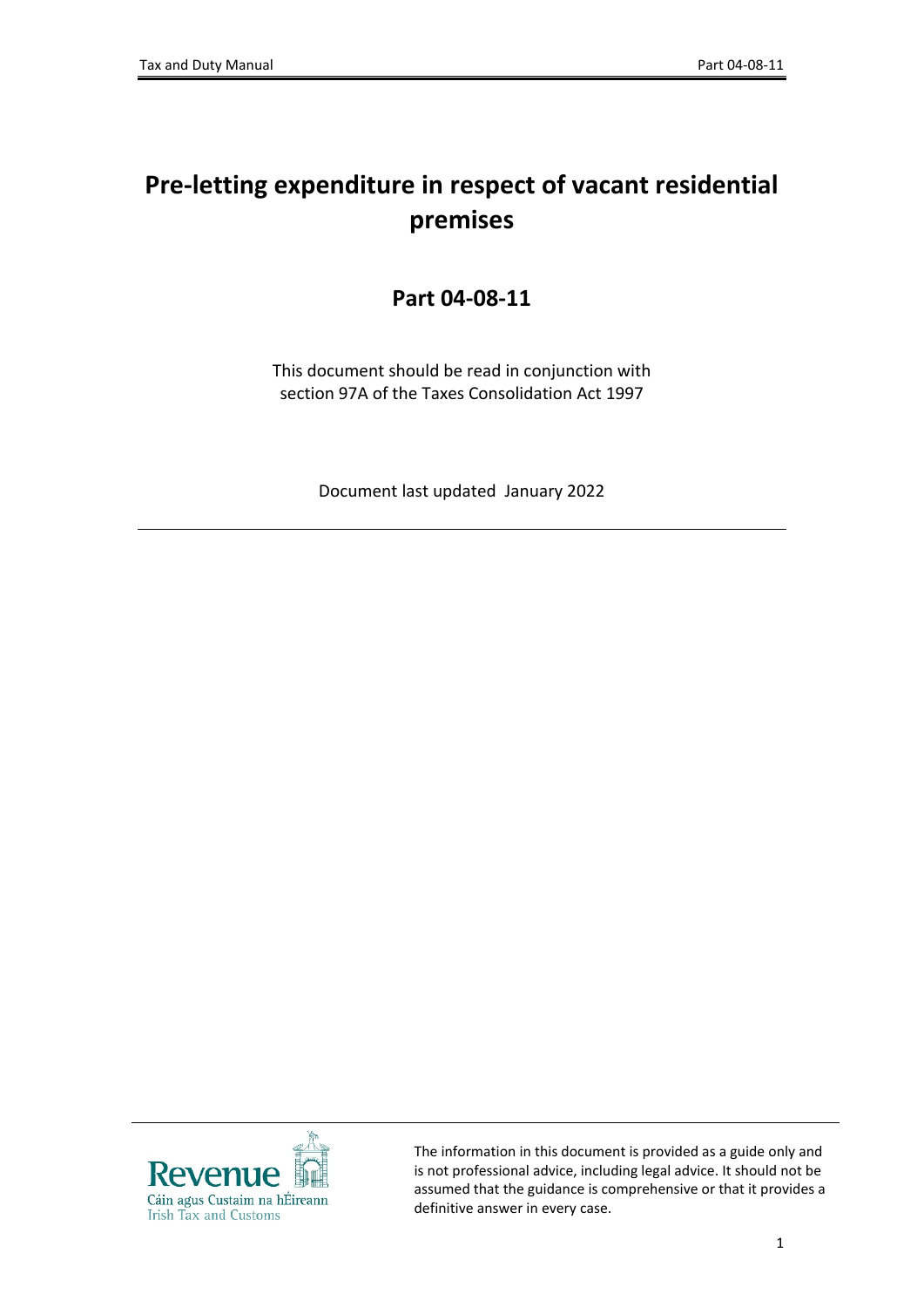#### Introduction

Section 97A Taxes Consolidation Act 1997 (TCA), inserted by Finance Act 2017, provides that certain expenses incurred on a vacant residential premises prior to it being first let after a period of non-occupancy – "pre-letting expenses" - are authorised as a deduction against rental income from that premises.

This manual explains the conditions attaching to the deduction.

#### 1 Premises to which deduction applies

The section applies to expenditure on a premises which has been vacant for at least twelve months and which is subsequently let as a residential premises between 25 December 2017 (the date of the passing of Finance Act 2017) and 31 December 2024.

A 'vacant premises' means any premises that is not occupied for the entire twelve months before the 'specified day'. The 'specified day' means the day on or after 25 December 2017 on which a vacant premises is first let as a residential premises following the end of the period during which it was not occupied.

## 2 Date expenditure incurred

The expenditure must have been incurred in the twelve months before the premises is let as a residential premises: the 'specified period'.

## 3 Expenditure would qualify as Case V deduction if incurred in letting period

Where a person incurs expenditure on a vacant premises during the twelve months prior to first letting after the twelve month vacant period, and this expenditure would be authorised as a Case V deduction under section 97(2) TCA if it had been incurred on or after the first day the premises was let, then it may be authorised as a Case V deduction under section 97A(3) TCA. The subsection applies notwithstanding the restrictions that would otherwise be imposed by section 105 TCA on rent and interest on money borrowed prior to the premises being occupied. The deduction is subject to a cap and to claw back in certain circumstances, outlined below.

## 4 Cap on deduction

The deduction authorised is capped at  $£5,000$  per vacant premises by section 97A (4) TCA.